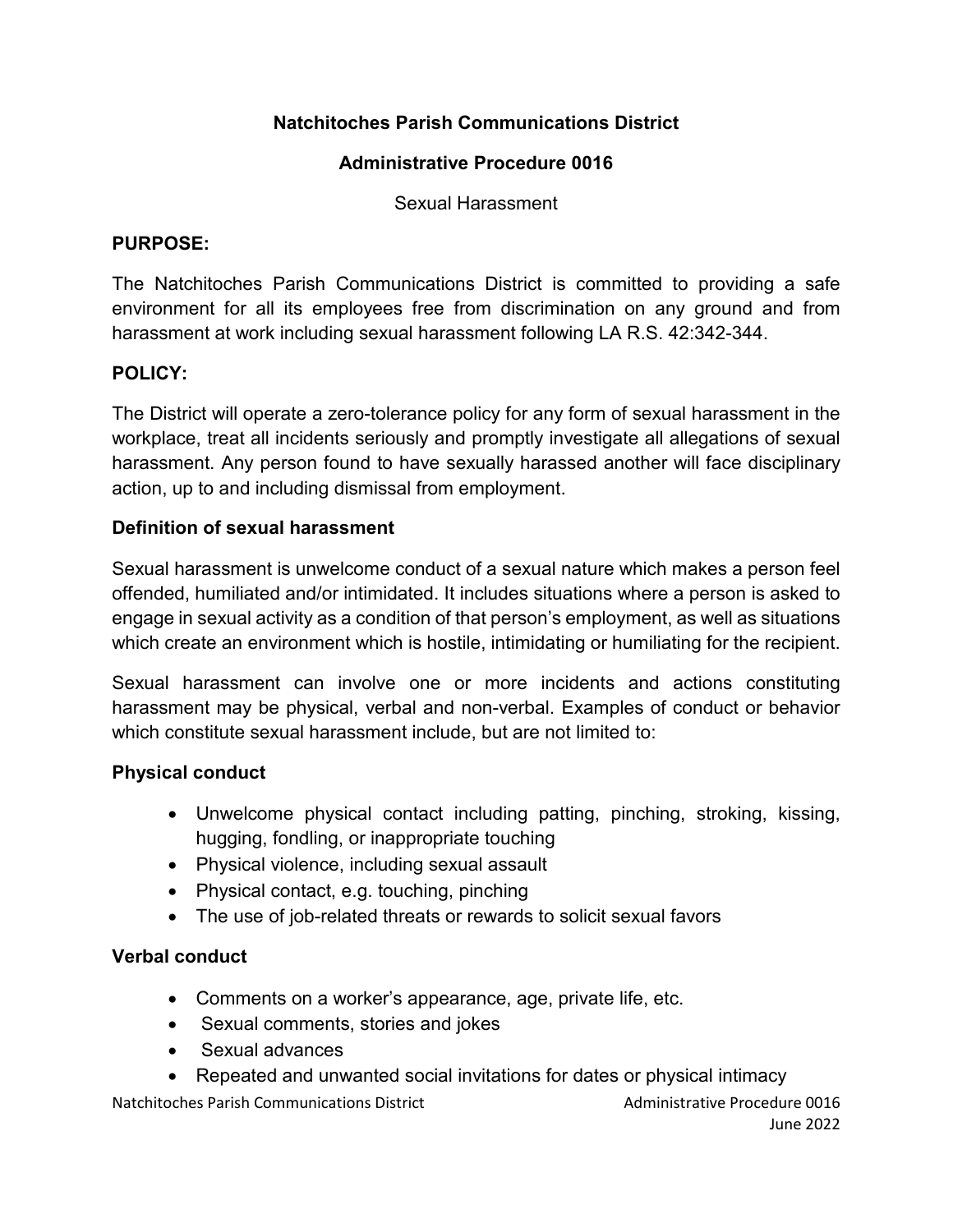- Insults based on the sex of the worker
- Condescending or paternalistic remarks
- Sending sexually explicit messages (by phone or by email)

## **Non-verbal conduct**

- Display of sexually explicit or suggestive material
- Sexually-suggestive gestures
- Whistling
- Leering

Anyone can be a victim of sexual harassment, regardless of their sex and of the sex of the harasser.

The Natchitoches Parish Communications District recognizes that sexual harassment may also occur between people of the same sex. What matters is that the sexual conduct is unwanted and unwelcome by the person against whom the conduct is directed.

Unwelcome sexual advances, requests for sexual favors, and other verbal, physical, or inappropriate conduct of a sexual nature constitute sexual harassment when the conduct explicitly or implicitly affects an individual's employment or the holding of office, unreasonably interferes with an individual's work performance, or creates an intimidating, hostile, or offensive work environment and shall not be tolerated.

Anyone, including employees of The Natchitoches Parish Communications District, clients, customers, casual workers, contractors or visitors who sexually harasses another will be reprimanded in accordance with this internal policy.

All sexual harassment is prohibited whether it takes place within The Natchitoches Parish Communications District premises or outside, including, business trips, training sessions or conferences sponsored by The Natchitoches Parish Communications District.

# **Retaliation is Prohibited**

The District prohibits retaliation against any individual who reports any type of harassment or discrimination and/or participates in an investigation of such reports. Retaliation against an individual for reporting harassment or for participating in an investigation of a claim of harassment is a serious violation of this regulation and, like harassment itself, will be subject to disciplinary action.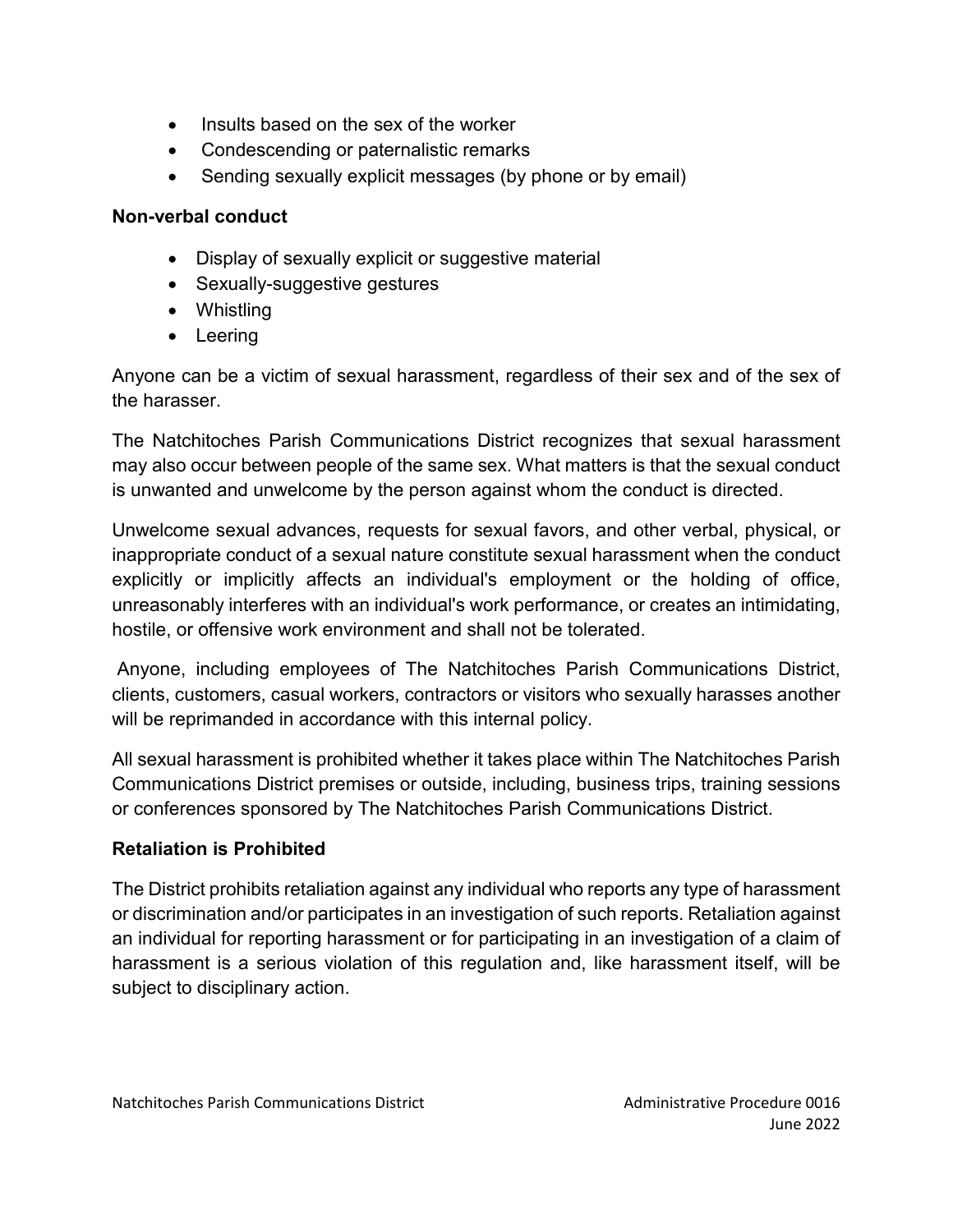## **Complaints Procedures**

Anyone who is subject to sexual harassment should, if possible, inform the alleged harasser that the conduct is unwanted and unwelcome. The District recognizes that sexual harassment may occur in unequal relationships (i.e. between a supervisor and his/her employee) and that it may not be possible for the victim to inform the alleged harasser.

If a victim cannot directly approach an alleged harasser, he/she can approach one of the designated staff members responsible for receiving complaints of sexual harassment.

When a designated person receives a complaint of sexual harassment, he/she will:

- immediately record the dates, times and facts of the incident(s)
- ascertain the views of the victim as to what outcome he/she wants
- ensure that the victim understands the company's procedures for dealing with the complaint
- discuss and agree the next steps: either informal or formal complaint, on the understanding that choosing to resolve the matter informally does not preclude the victim from pursuing a formal complaint if he/she is not satisfied with the outcome
- keep a confidential record of all discussions
- respect the choice of the victim
- ensure that the victim knows that they can lodge the complaint outside of the company through the relevant country/legal framework

### **Informal complaints mechanism**

If the victim wishes to deal with the matter informally, the designated person will:

- give an opportunity to the alleged harasser to respond to the complaint
- ensure that the alleged harasser understands the complaints mechanism
- facilitate discussion between both parties to achieve an informal resolution which is acceptable to the complainant, or refer the matter to a designated mediator within the company to resolve the matter
- ensure that a confidential record is kept of what happens
- follow up after the outcome of the complaints mechanism to ensure that the behavior has stopped
- ensure that the above is done immediately once the complaint is made

Natchitoches Parish Communications District Administrative Procedure 0016 The District will ensure that this policy is widely disseminated to all relevant persons. It will be included in the staff handbook. All new employees must be trained on the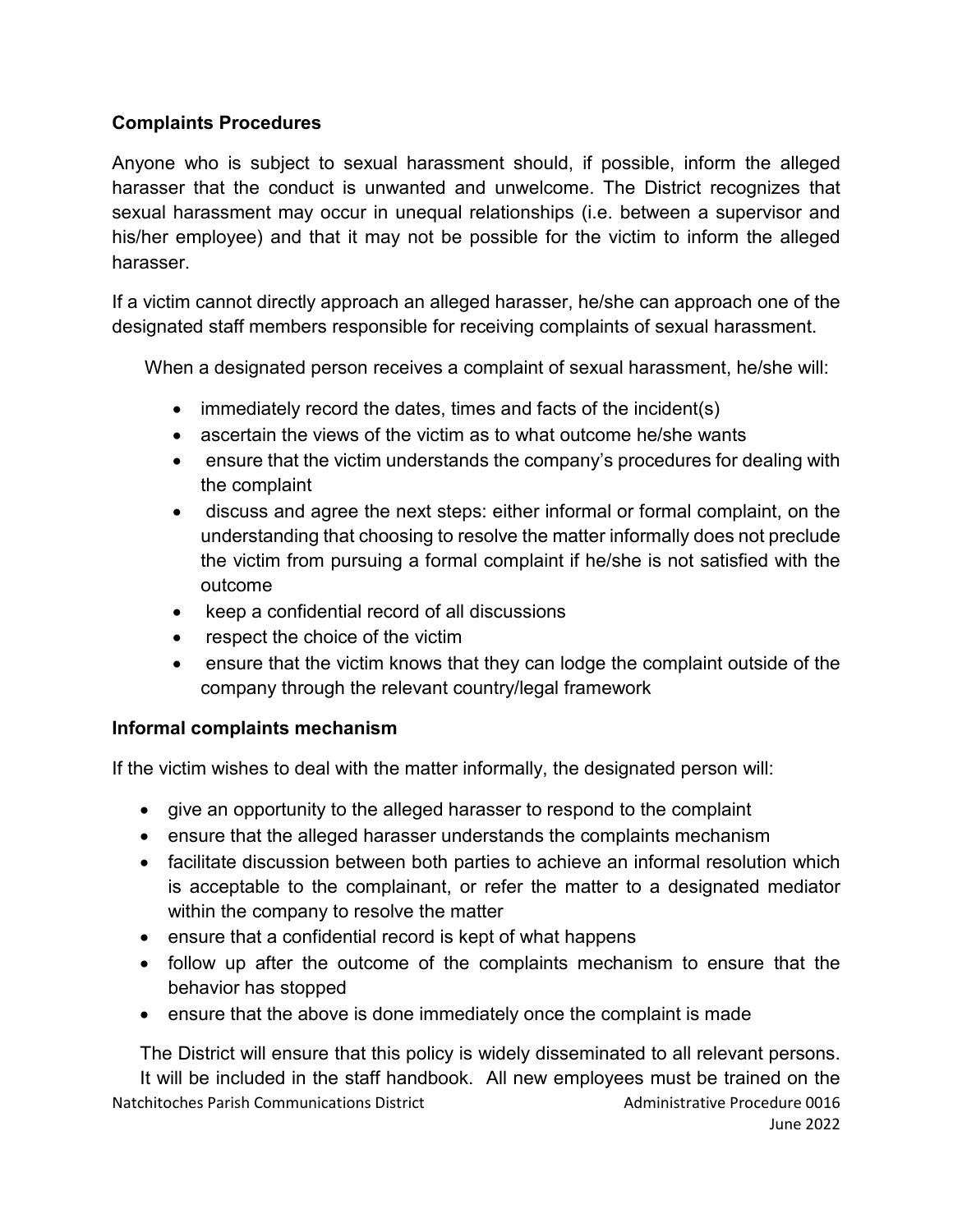content of this policy as part of their induction into the company. Every year, The District will require all employees to attend a refresher training course on the content of this policy via online.

It is the responsibility of the Executive Director to ensure that all his/her employees are aware of the policy.

## **Mandatory Training Requirements**

- A. Each public servant shall receive a minimum of one hour of education and training on preventing sexual harassment during each full calendar year of his public employment or term of office, as the case may be.
	- An agency head shall require supervisors and any persons designated by the agency to accept or investigate a complaint of sexual harassment in his agency to receive additional education and training.
- B. The education and training required may be received either in person or via the internet through training and education materials approved by the public servant's agency head.
- C. The District shall ensure that each public servant in the agency is notified of the agency's policy against sexual harassment and the mandatory training requirement on preventing sexual harassment. The Executive Director, or his designee, shall be responsible for maintaining records of the compliance of each public servant in the agency with the mandatory training requirement. Each public servant's record of compliance shall be a public record and available to the public in accordance with the Public Records Law.
- D. The Executive Director shall ensure that its policy against sexual harassment and its complaint procedure is prominently posted on its website or, if the agency does not have a website, that a notice on how to obtain the information is posted in a conspicuous location in each of the agency's offices.

The Natchitoches Parish Communications District employees and Board of Commissioners take an annual course on Sexual Harassment.

Upon completion of course, a copy is sent to the Executive Director for filing.

# **Monitoring and evaluation**

The Natchitoches Parish Communications District recognizes the importance of monitoring this sexual harassment policy and will ensure that it anonymously collects statistics and data as to how it is used and whether or not it is effective. Supervisors, managers and those responsible for dealing with sexual harassment cases will report on compliance with this policy, including the number of incidents, how they were dealt with, and any recommendations made. This will be done on a yearly basis. As a result of this report, the company will evaluate the effectiveness of this policy and make any changes needed.